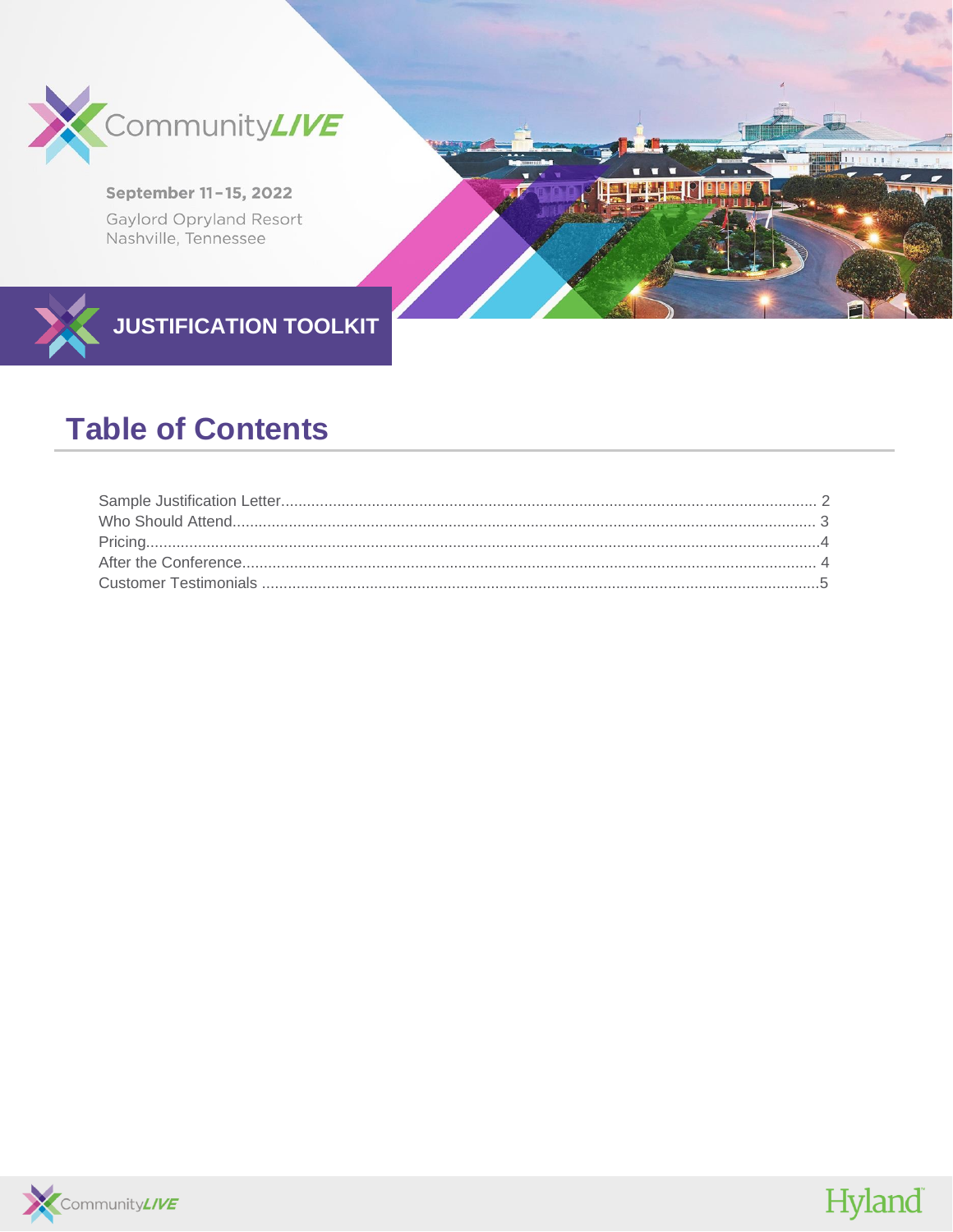#### To: **[Your Manager]**

Subject: Why I should attend CommunityLIVE

#### Dear [Manager],

I'd like to request approval to attend CommunityLIVE, Hyland's annual user event. CommunityLIVE is widely known to offer invaluable guidance, insights and networking opportunities for Hyland product users like us. It will take place:

September 11–15, 2022 Nashville, TN

Hyland plans this annual event specifically to help us align our organizational needs with our Hyland technology solutions and opportunities, so we can act on best practices, deliver better experiences for all our stakeholders and help our organization meet our goals for the future. In short, CommunityLIVE will help us drive our digital evolution.

[For Alfresco and Nuxeo customers] As users of the [Nuxeo or Alfresco] platform (which Hyland owns and supports), CommunityLIVE 2022 is a unique opportunity to strengthen relationships with the Hyland team and its platform experts. This time will be spent learning about how best to harness the full power of our solution, as well as hearing about emerging trends and how to maximize our investment.

CommunityLIVE is in-person for the first time since 2019 and will welcome thousands of attendees, many from the [our industry] industry. It will explore best practices, success stories, and actionable training and networking opportunities.

This targeted professional development opportunity will allow me to:

- Tailor my training from an agenda of more than a hundred educational sessions
- Explore the newest features and functionality at dozens of expert stations
- Engage one-on-one with developers and technical support staff as well as Hyland leadership
- Strengthen and continue to build my connections and resources, so I can call upon them for insight and guidance if we face challenges or need to grow our own solutions

I'm happy to submit a post-conference report to you and our key personnel in [my department] and [the executive team], listing major takeaways, user tips and a set of recommended actions to help us maximize our investment in [Hyland product(s)].

Below is an approximate breakdown of the costs for CommunityLIVE.

Airfare \$[INSERT] \$ Hotel (# nights a[t daily rate + tax\)](https://www.communitylive.com/travel) \$[INSERT] **[Registration](https://www.communitylive.com/register)** 

Total: **\$**[INSERT]

Hyland

Conference pass options include all keynotes, continental breakfast, lunches and meals at industry-specific events and receptions:

**CommunityLIVE Five** BEST VALUE — includes all five days of CommunityLIVE

**CommunityLIVE** — includes the main conference Tuesday through Thursday

**Hands-on Technical Training** — IT and admin staff can meet project training and certification requirements, Sunday and Monday only

\*If I register by June 30, 2022, I'll receive the lowest registration rate offered.

Thank you in advance for considering this request. Please let me know if I have your approval to attend this valuable event, as the earlier I make my travel arrangements, the more cost-friendly they will be.

Regards, [Insert signature]

2

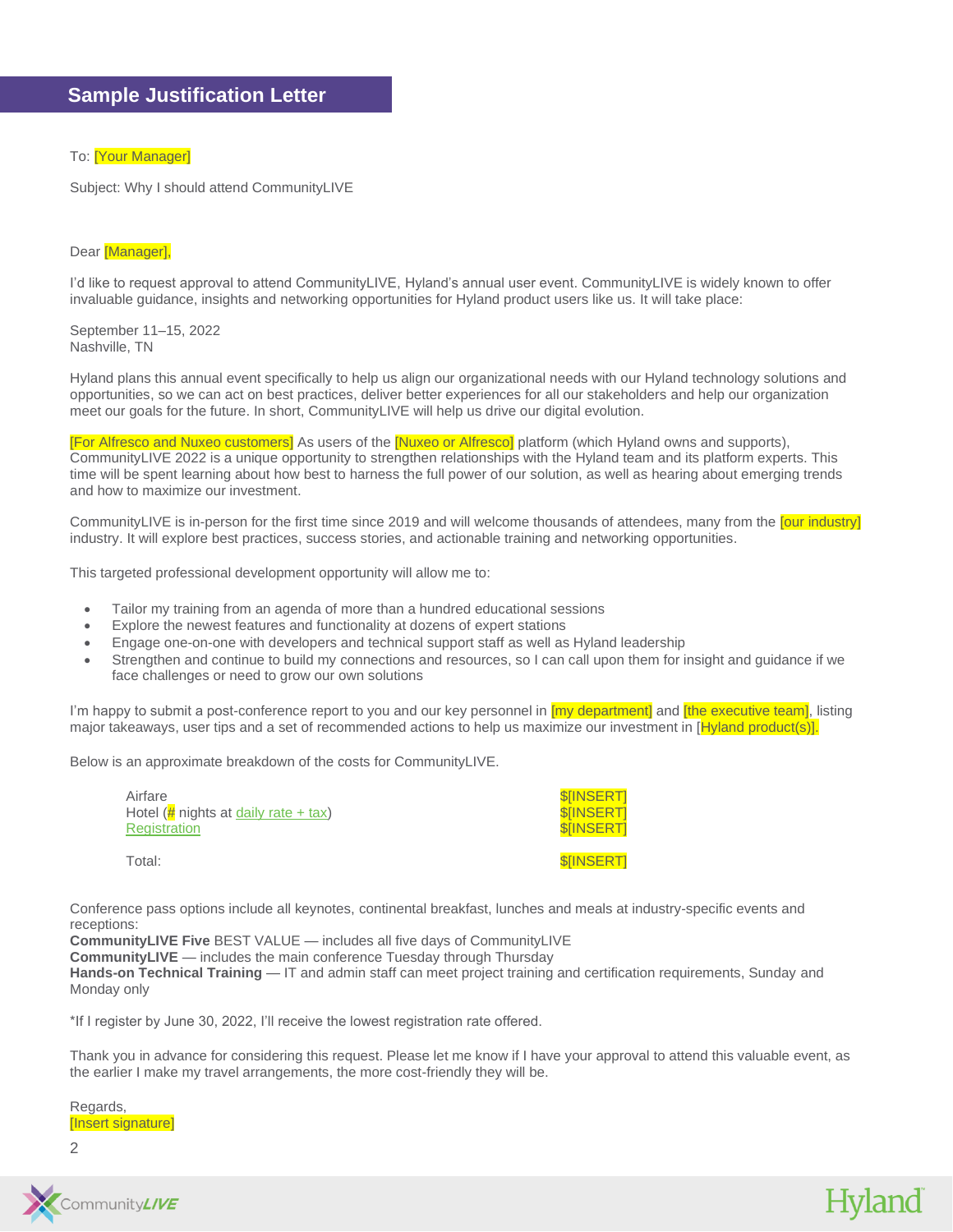# **WHO SHOULD ATTEND?**

With industry-based sessions offering vertical-specific content and customer success stories, as well as business transformation and innovation-focused tracks, CommunityLIVE attendees come back year after year to gain invaluable insight.

#### **Business end-users**

From hands-on product training to hundreds of targeted sessions, end-users will tap into the latest expertise on Hyland products, including OnBase, Perceptive, Alfresco and Nuxeo.

#### **System and IT administrators**

Renew certifications and attend technical sessions that help you provide immediate value to your organization. And Self-paced Labs let you learn new skills at your own pace and schedule.

#### **Managers and executives**

Develop your business strategy, innovate with Hyland executives and hear industry-focused customer success stories. Thoughtprovoking strategy sessions will help you identify ways to expand your solution and guide you through digital transformation.

#### **Industries served**:

- Financial Services
- Credit Unions
- **Government**
- Healthcare
- Higher Education
- **Insurance**
- **Manufacturing**
- **Retail**
- **Other industries**

With the ever-changing tech landscape, there's always something new to learn about how to leverage Hyland's products and services.

Hyland

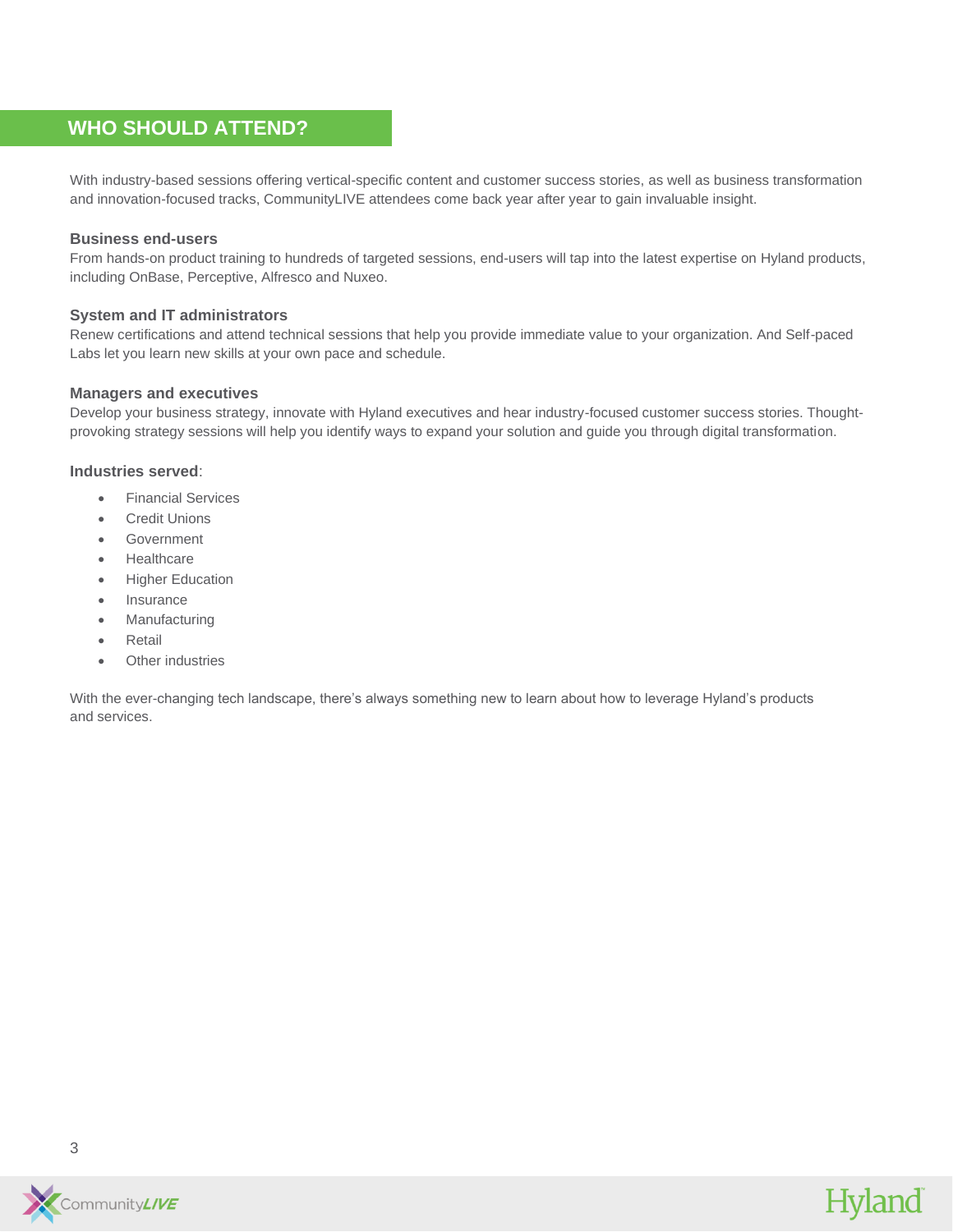### **PRICING**

If eligible, discounts may be combined.

**Early Bird** — Save up to \$600 if registered by June 30, 2022.

**Alumni** — Save \$200 if you attended CommunityLIVE 2014–2019; or purchased a paid package for virtual CommunityLIVE 2020–2021. The discount will be automatically applied and is non-transferable.

**Groups 3+** — Save \$200 per person when registering three (3) or more paid\* attendees from the same organization when signing up multiple attendees concurrently for the same admission item (CommunityLIVE Five, CommunityLIVE or Technical Training).

*All attendees counted towards the group discount must provide payment to be eligible. Attendees using free or greatly reduced courtesy passes will not count toward either group registration discount program. Group discounts will not automatically be applied if additional contacts from your organization register separately.* 

**International** — All registrants outside of the contiguous United States receive a discount off the current pricing. The discount will be automatically applied at the time of registration. The discount applies to the conference registration only and does not apply to guest fees, hotel or airfare.

Attendees are responsible for ensuring discounts are added. If you feel you are not receiving all eligible discounts, please contact us for review at [CommunityLIVE@Hyland.com.](mailto:CommunityLIVE@Hyland.com)

Payment method — A credit card is required during the registration process. If you have any questions, please contact us at [CommunityLIVE@Hyland.com.](mailto:CommunityLIVE@Hyland.com)

## **AFTER THE CONFERENCE**

Share what you've learned! Here are some tips for continuing the conversation after CommunityLIVE:

**Consider your audience**. Plan ahead to anticipate how the knowledge gained at CommunityLIVE can apply to stakeholders at your organization.

- **Is your IT department custom-coding applications from scratch?** Communicate how they can leverage your content services platform's low-code capabilities.
- **Have a department that needs to automate tedious processes?** Clue them in on the power of hyperautomation.
- **Is an ongoing distributed workforce still a pain point?** Share the perks of a cloud-first, anywhere cloud strategy.

**Leverage resources**. Visit th[e CommunityLIVE group](https://community.hyland.com/en/connect/community-live) on Hyland Community for session presentations, the "Best of CommunityLIVE" webinar series, demos and more.

**Involve your account manager**. Your Hyland account manager can provide tips and talking points to help you communicate the value of what you've learned.

**Keep learning**. Hyland product users can stay up to date on the latest enhancements, renew certifications and find out about other events at **[Hyland University](https://university.hyland.com/)**.

**Lean into your networking connections**. With tons of networking opportunities, from dinners and fitness classes to closely knit groups of attendees, the Hyland community of users is robust and, we've found, always up for a chat about best practices. Send the LinkedIn invite, make the call — Hyland and our customers have a reputation for collaboration!

Hyland